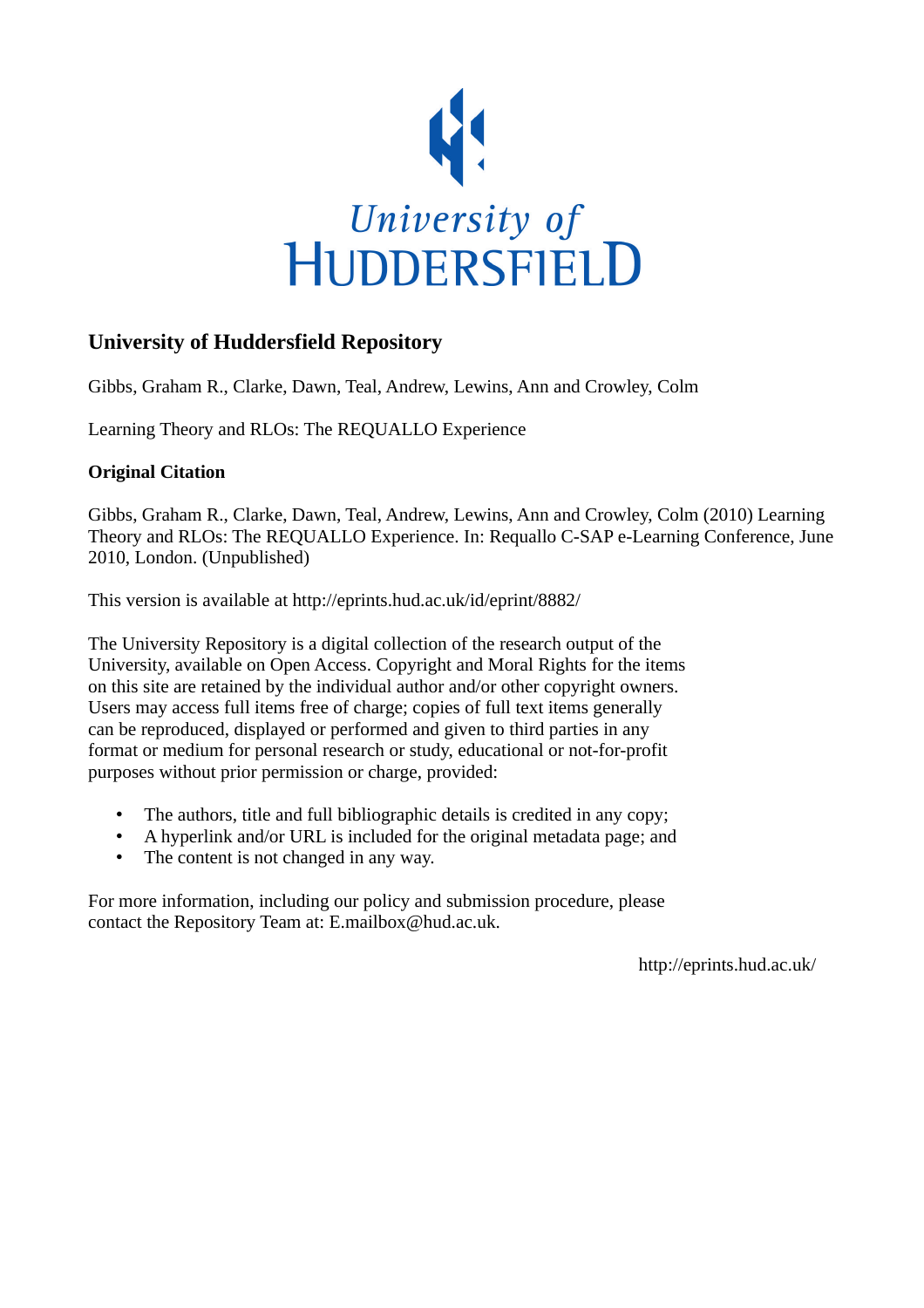# Learning Theory and RLOs: The REQUALLO Experience

Graham R Gibbs, Dawn Clarke, Andrew TealCentre for Research in the Social Sciences, University of Huddersfield(with Ann Lewins (U. Surrey) and Colm Crowley (U. Greenwich))



44 University of HUDDERSFIELD



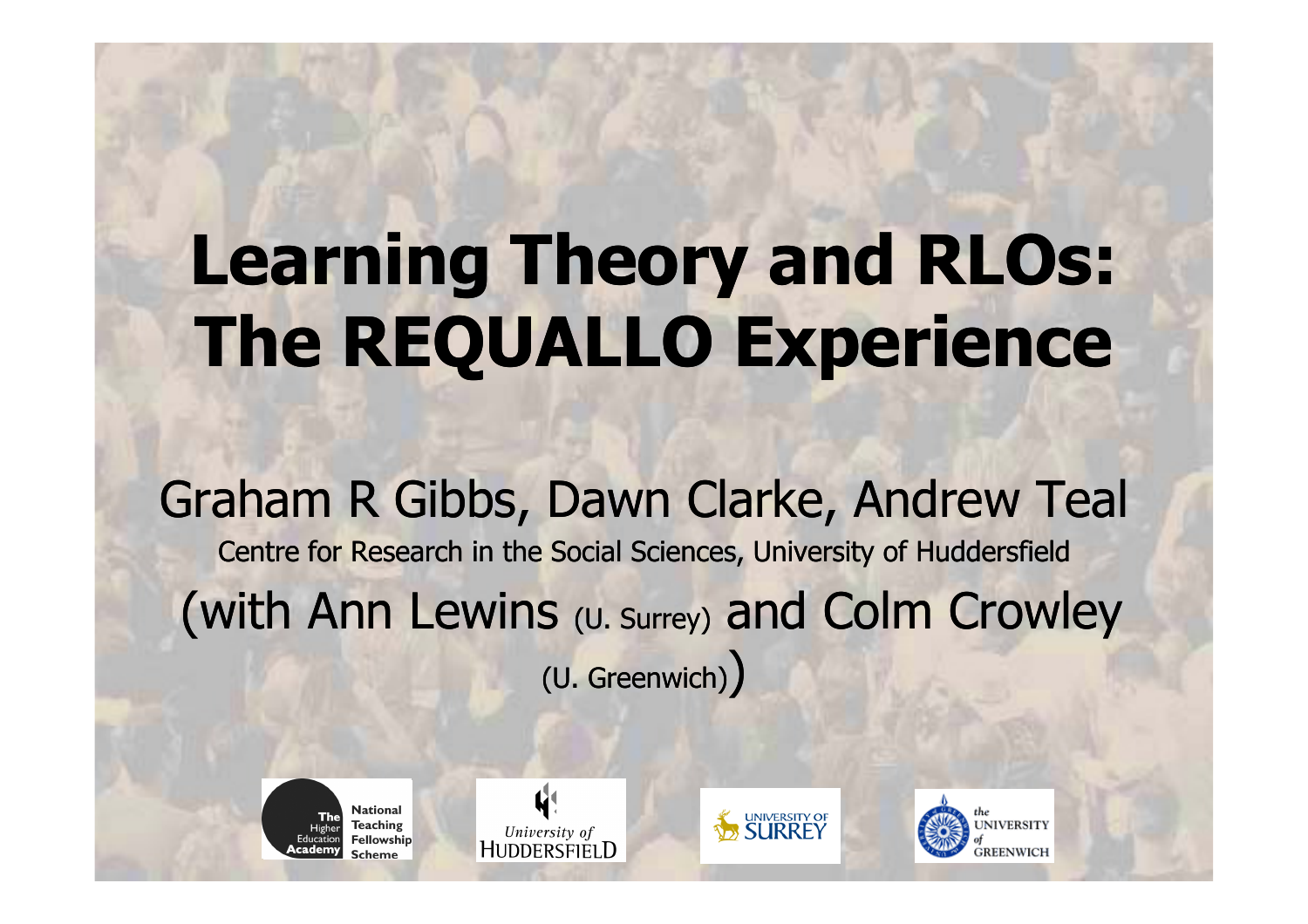# REQUALLO

 $\triangleright$  HEA funded **≻6 exemplars based on real researchers** Across disciplines and methodsProduce RLOs - reusable learning objects

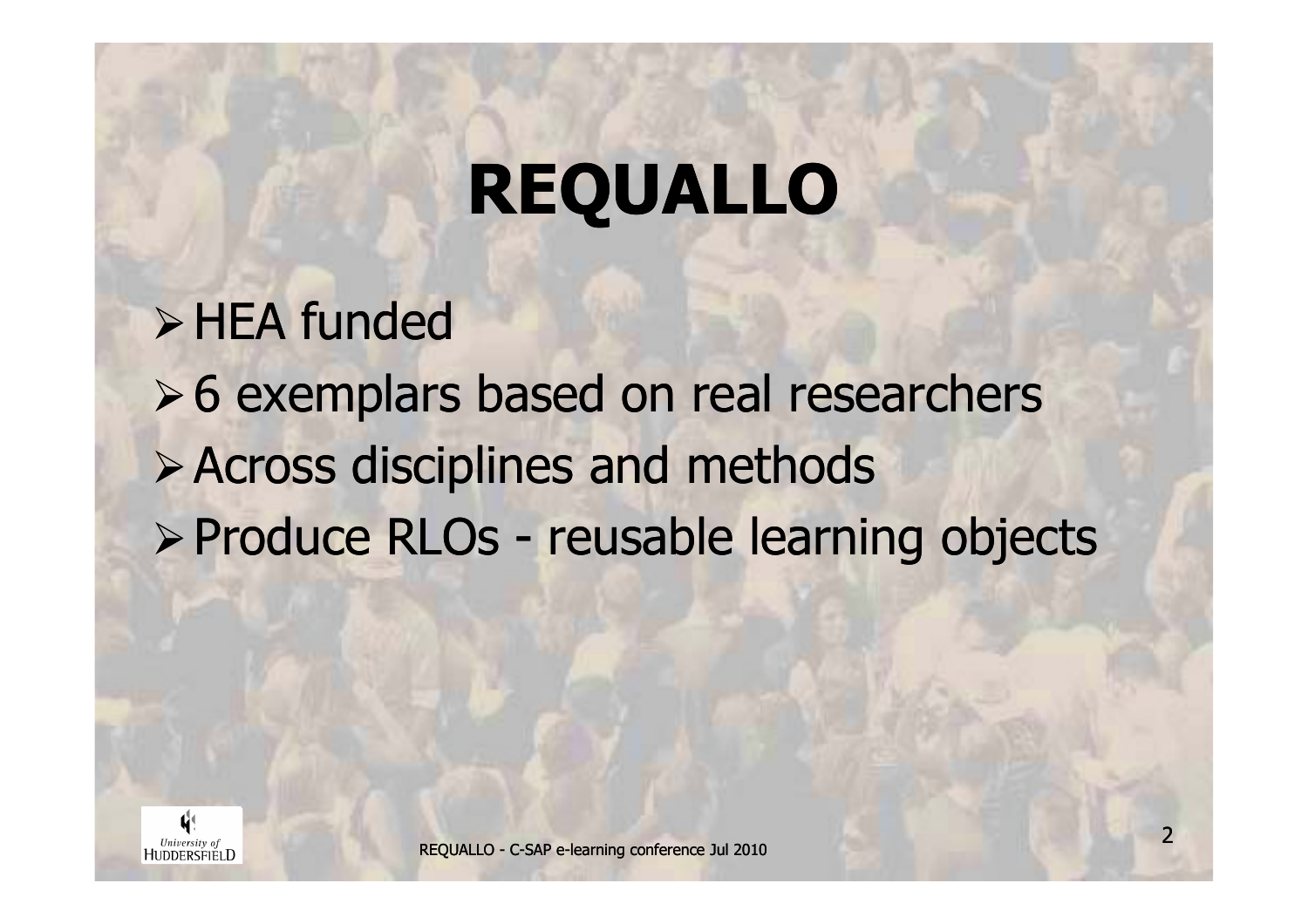## The First Challenge

Much learning theory assumes that the teacher or designer has total control over learning environment.

BUT

**> Rarely true for most teachers** 

Especially not true for designers of OERs and RLOs

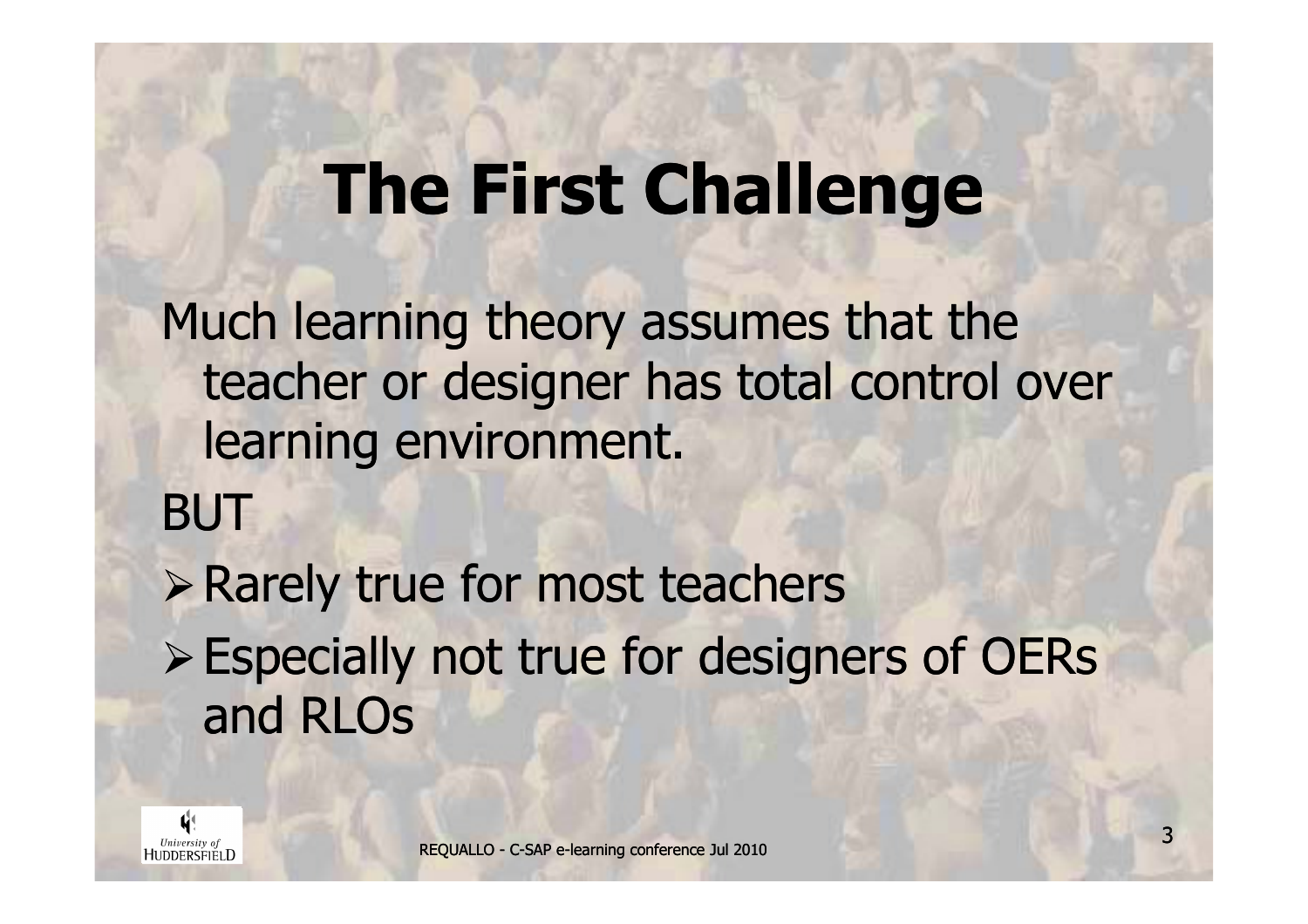#### RLOs (= Resusable Learning Objects)usually found in:

#### Concrete, factual based, non-contested topics

Chemical properties and reactions

 $\triangleright$  Beams in engineering

- **BUT QDA more like** 
	- Physical skill (gymnastics)Creativity (textile design)Contested (philosophy)

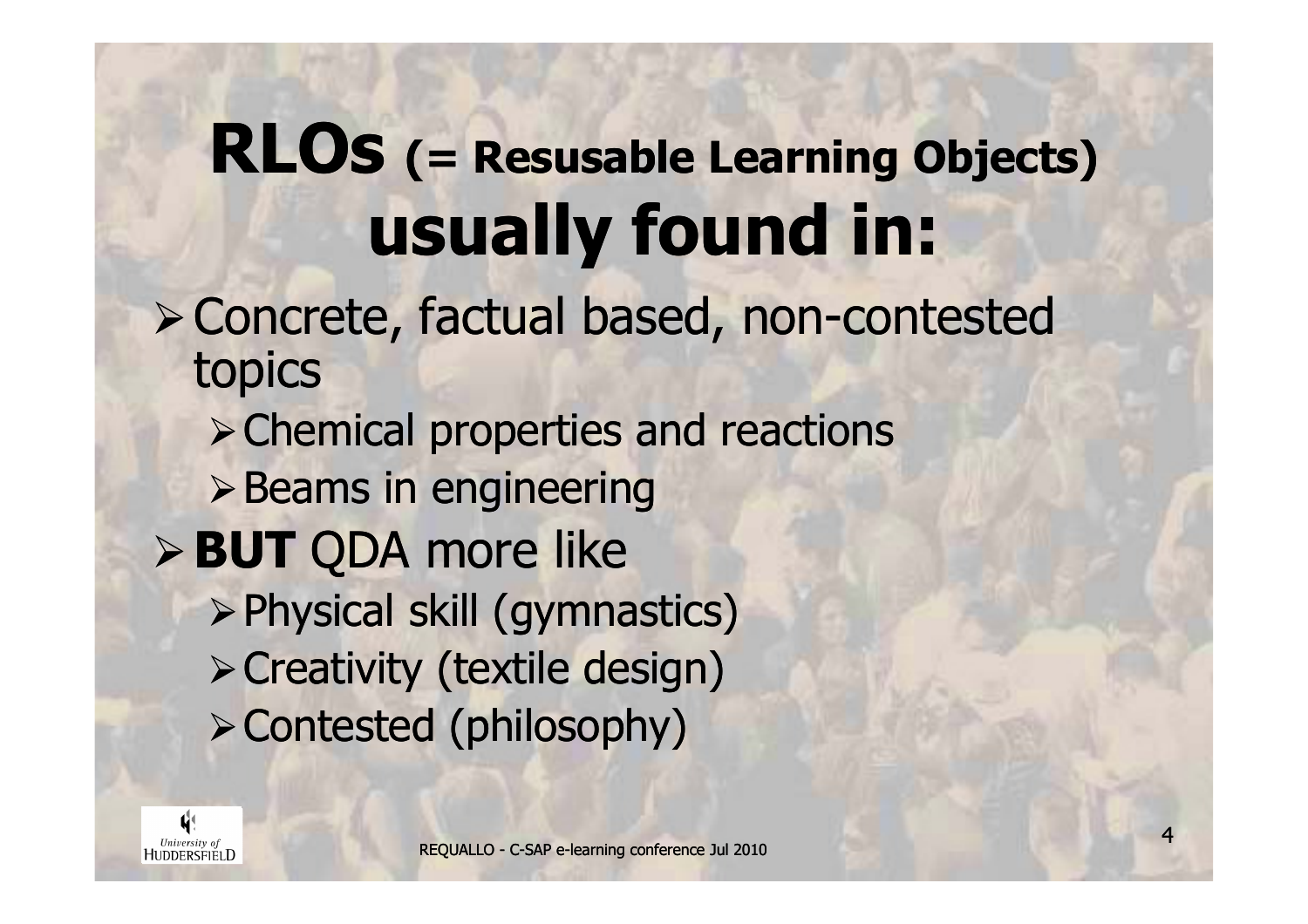# Second Challenge:Teaching Creativity

- Doing qualitative analysis is a creative process.
- E.g. grounded theory produce a novel explanation.
- $\triangleright$  Or data are novel so they need different interpretation
- > So teacher must encourage creativity in students - not simple routines.

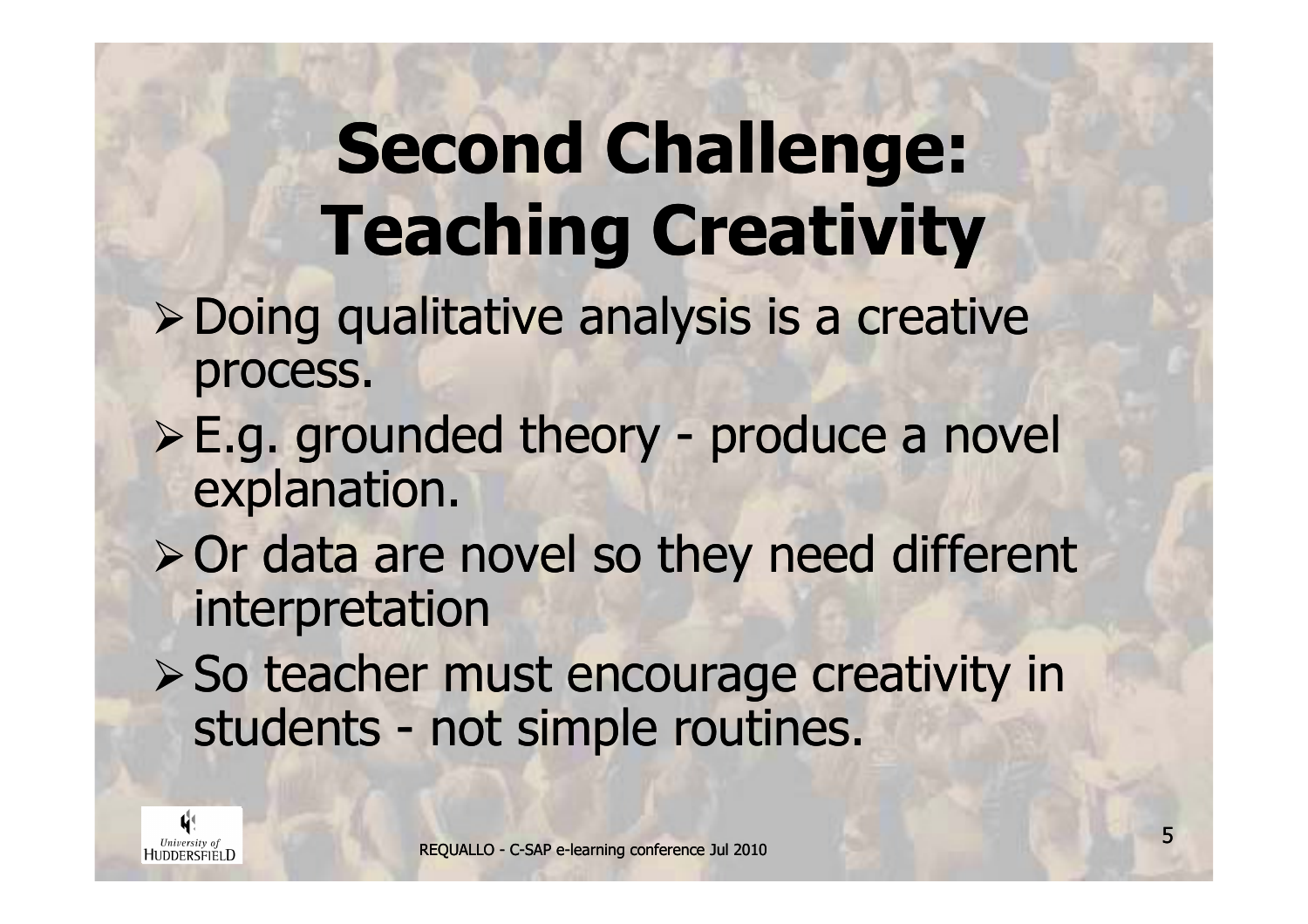# Responses to the design challenges

- 1. Multiple entry points
- 2. Vicarious learning
- 3. Support to do things differently
- 4. Focus on process

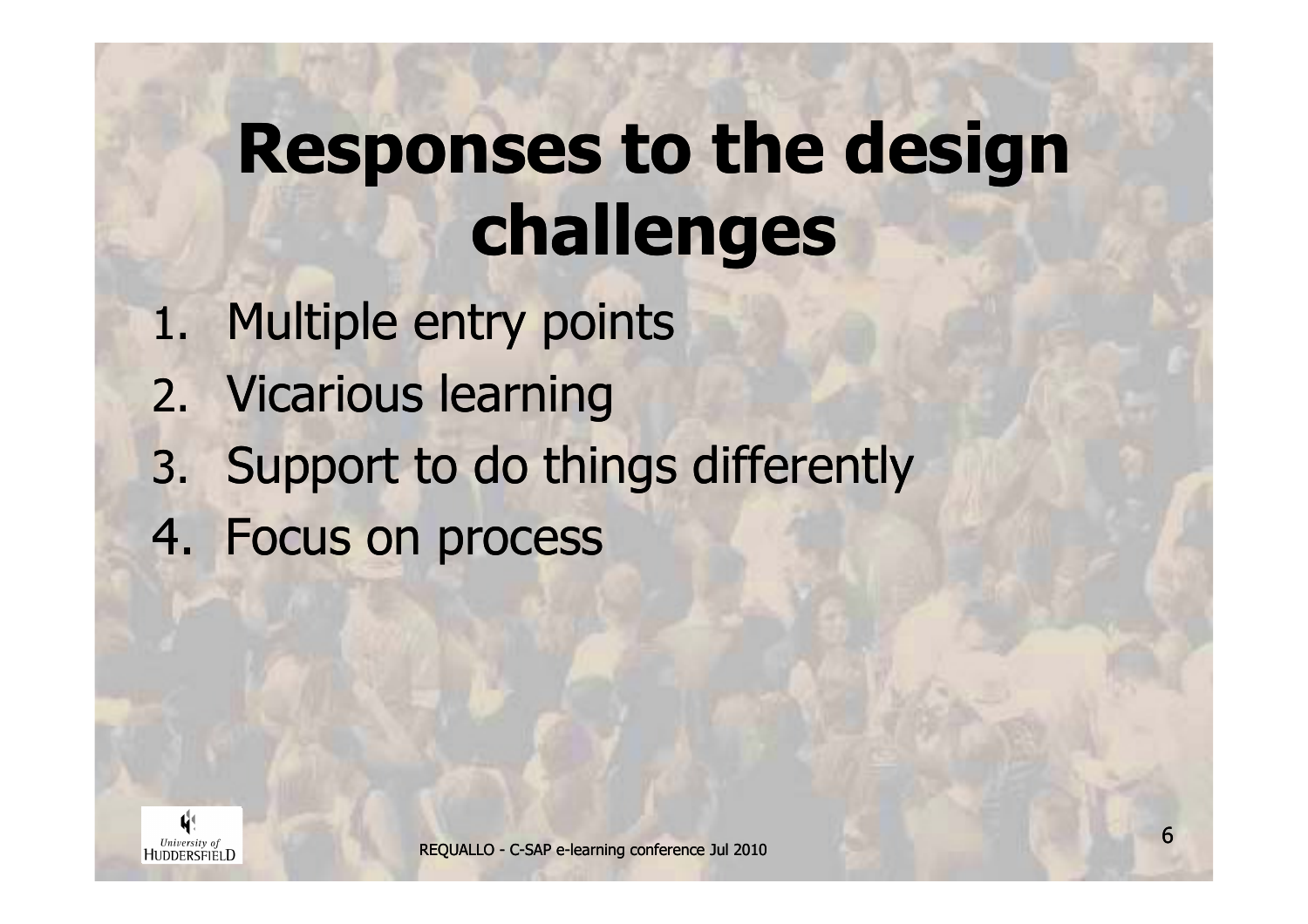#### Multiple entry points

- $\triangleright$  Provide a number of entry points Some guidance to learners about which to use
- Make it easy to move to other points (good UI)
- Allows for undergrad and postgrad usersGuidance
- > Academic on analysis = advanced

University of<br>HUDDERSFIELD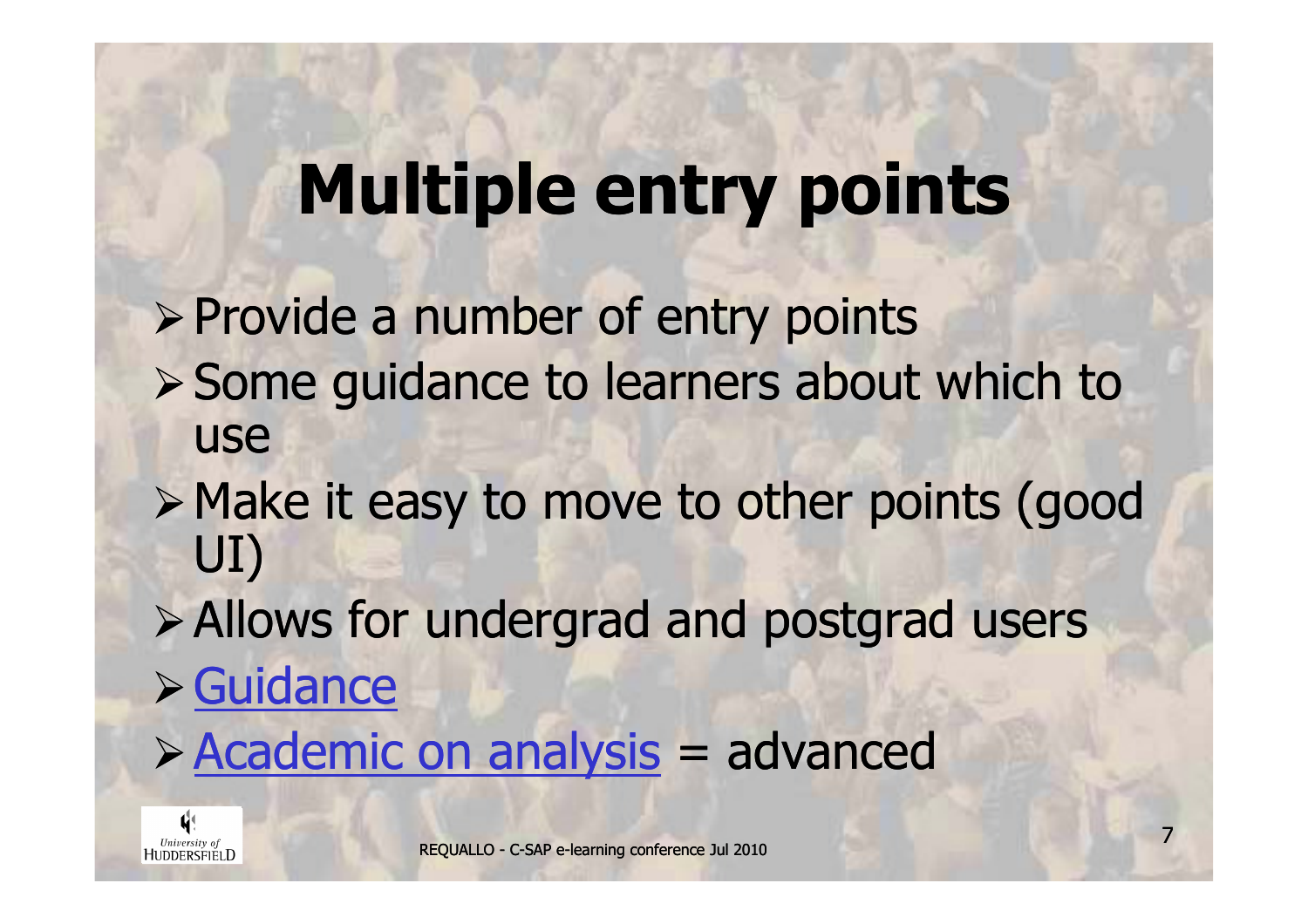#### Vicarious learning

> This is learners learning by seeing or experiencing others' learning.

**≻ Done via case studies of students** describing their own, sometimes hesitant, even chaotic learning

**> Frances on trying to sort out analysis** 

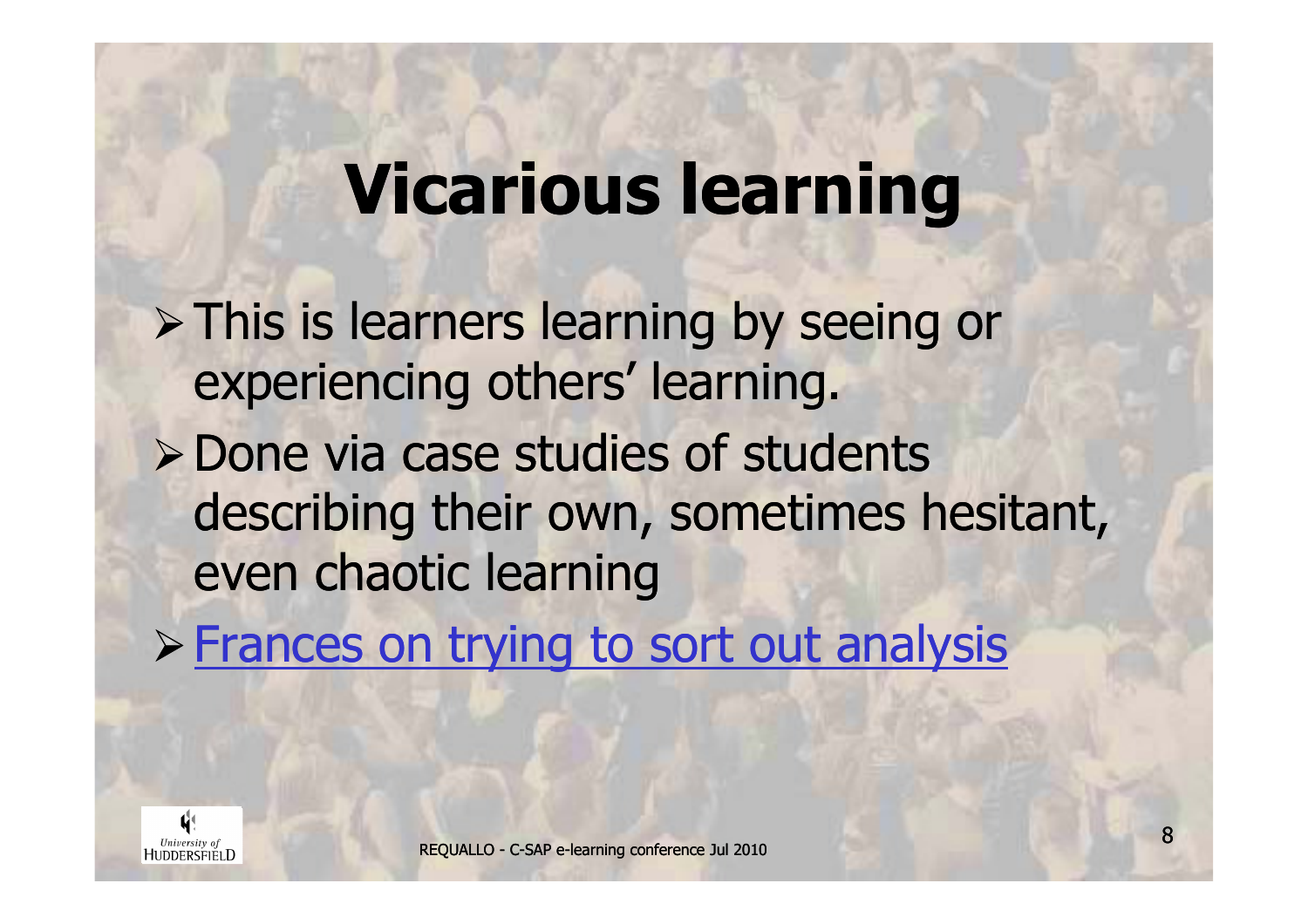# Support to do things differently

- ▶ Support learners to move away from the familiar and formulaic
- > Be creative by dealing with things differently, something new.
- > Try to discourage steps or stages
- Offer a variety of approaches, no 'best'
- Weeding example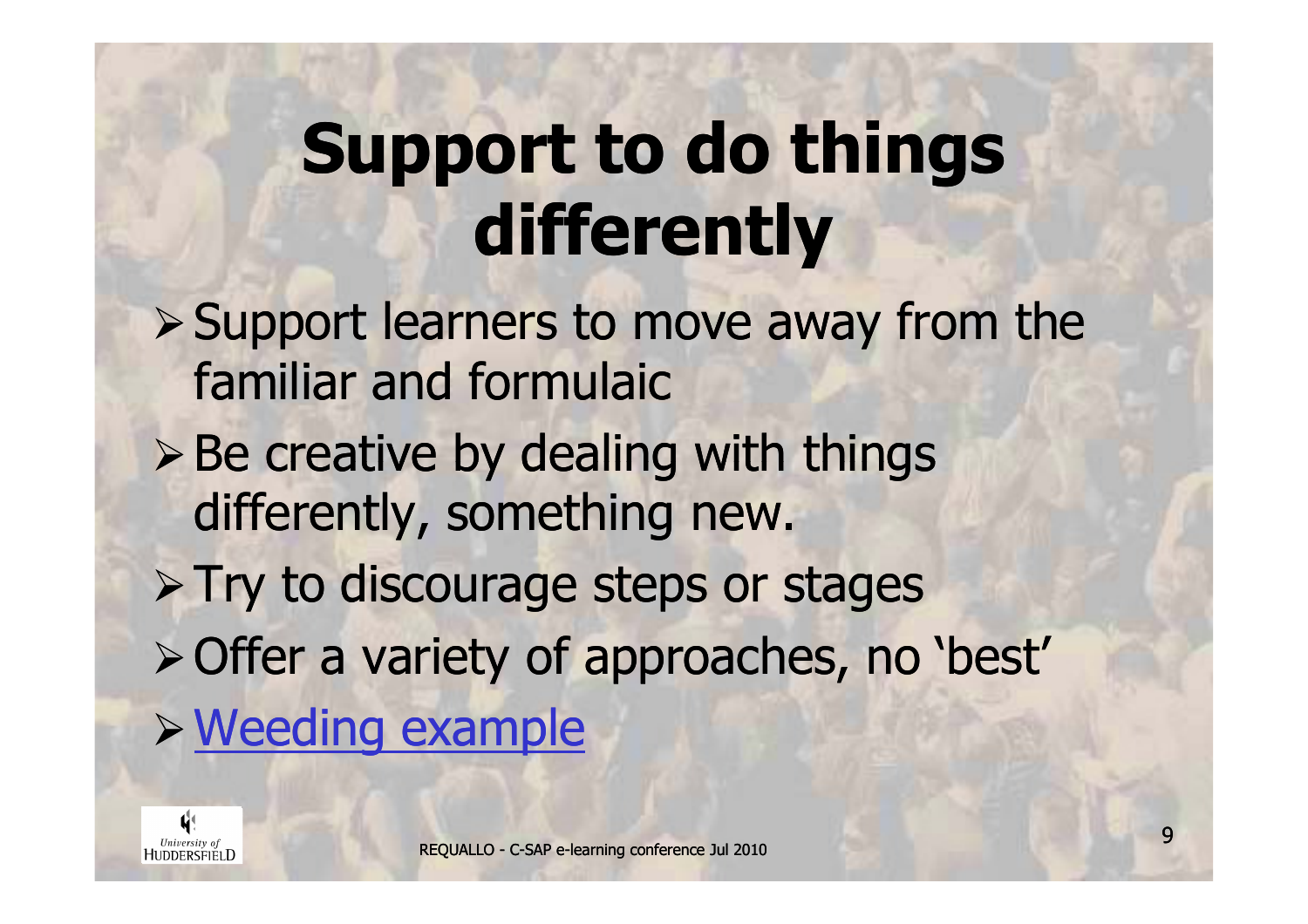#### Focus on process

- **Example 10 Figure 20 Figure 20 Figure 20 Figure 20 Figure 20 Figure 20 Figure 20 Figure 20 Figure 20 Figure 20** process not outcome.
- > Teacher cannot specify final product or even provide a pro forma
- Examples are not provided to be copiedVideo on role of theory.